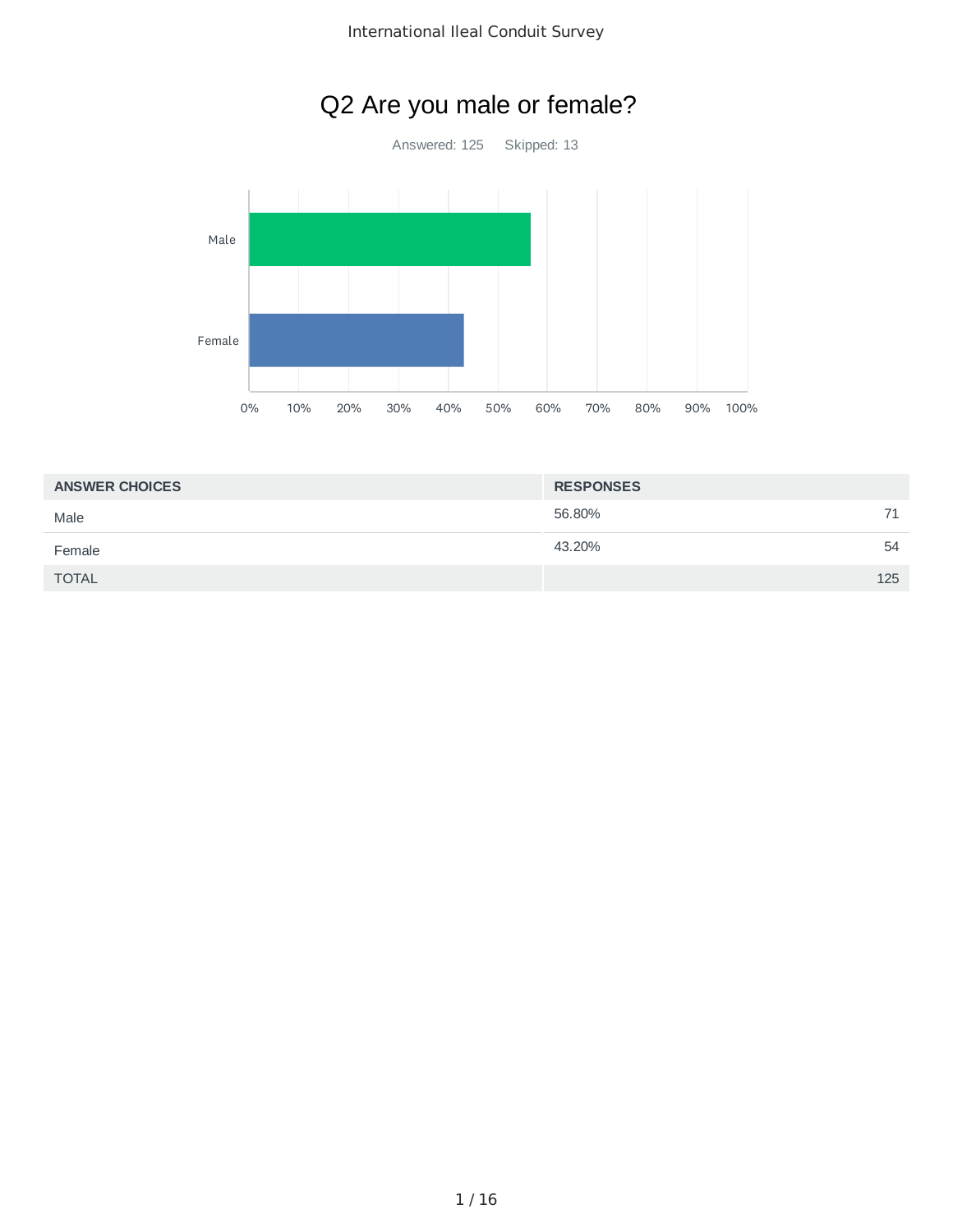# Q5 Remembering the stay in hospital for your Ileal Conduit surgery only, for how many days were you hospitalized?



| <b>ANSWER CHOICES</b> | <b>RESPONSES</b>        |
|-----------------------|-------------------------|
| 1-5 Days              | 27.20%<br>34            |
| 6-9 Days              | 45.60%<br>57            |
| 10-14 Days            | 16.00%<br>20            |
| 15 Days - 21Days      | 5.60%<br>$\overline{7}$ |
| More Than 21 Days     | 5.60%<br>7              |
| <b>TOTAL</b>          | 125                     |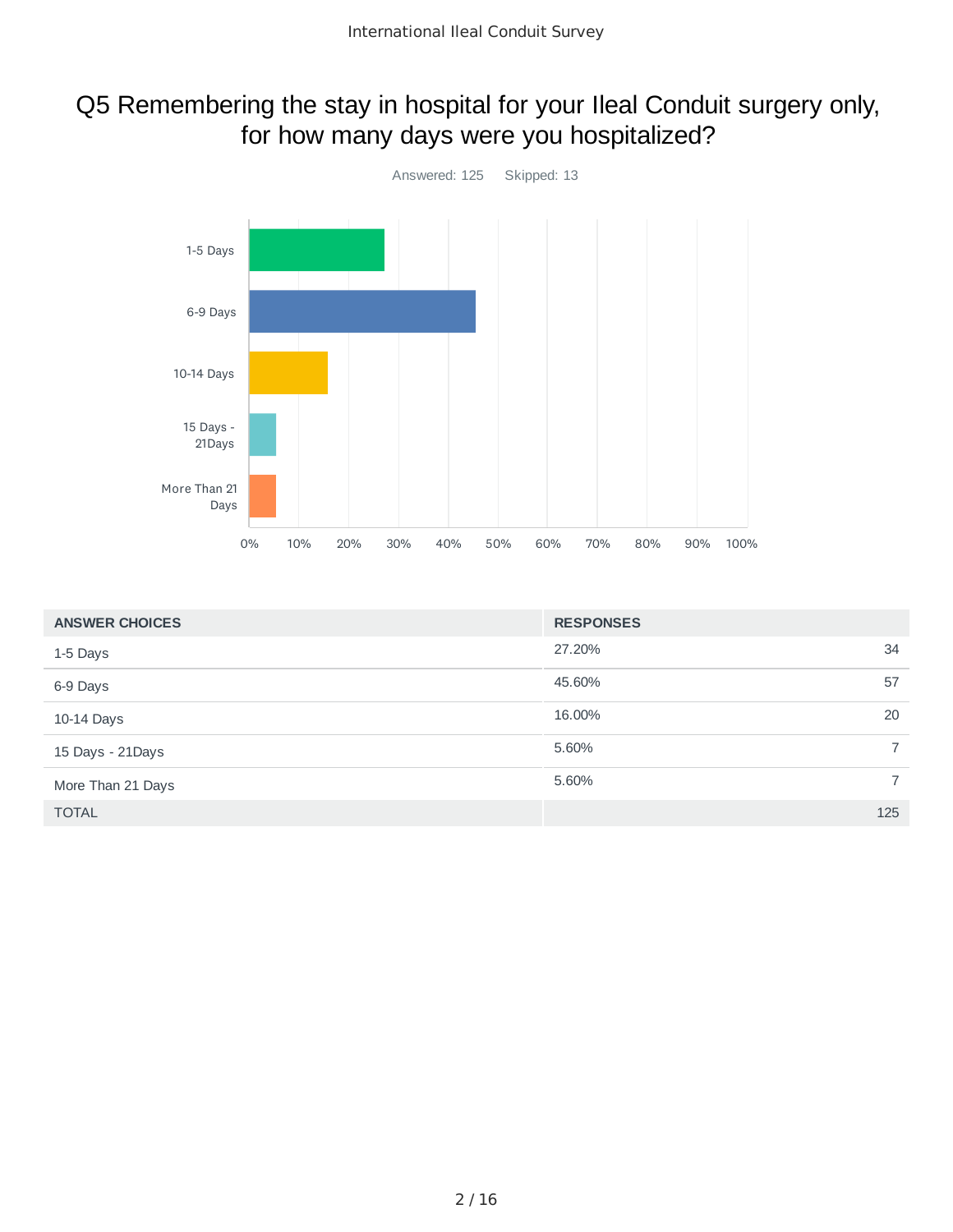# Q6 As a result of your Ileal Conduit surgery, after discharge from Hospital, did you have any complications from this surgery, that necessitated a readmission to hospital and further surgery?



| <b>ANSWER CHOICES</b> | <b>RESPONSES</b> |     |
|-----------------------|------------------|-----|
| Yes                   | 22.58%           | 28  |
| <b>No</b>             | 77.42%           | 96  |
| <b>TOTAL</b>          |                  | 124 |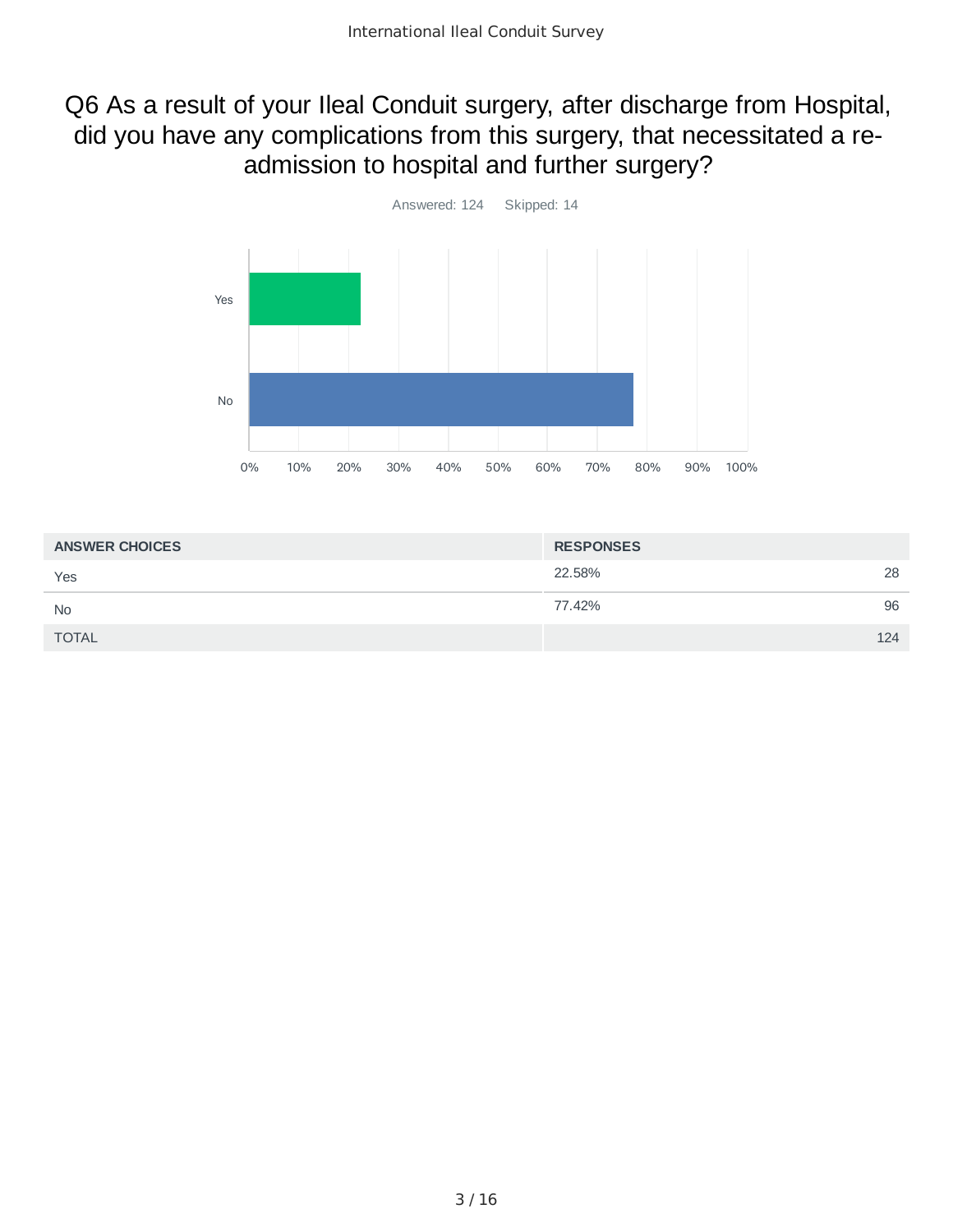### Q7 After your Ileal Conduit surgery, how long did it take you to achieve a satisfactory procedure for changing tubes, adhesive wafers, and collection bags?



| <b>ANSWER CHOICES</b> | <b>RESPONSES</b> |          |
|-----------------------|------------------|----------|
| Less than one month   | 51.24%           | 62       |
| One to three months   | 36.36%           | 44       |
| Three to six months   | 9.09%            | 11       |
| Up to a year          | 3.31%            | 4        |
| More than a year      | $0.00\%$         | $\Omega$ |
| <b>TOTAL</b>          |                  | 121      |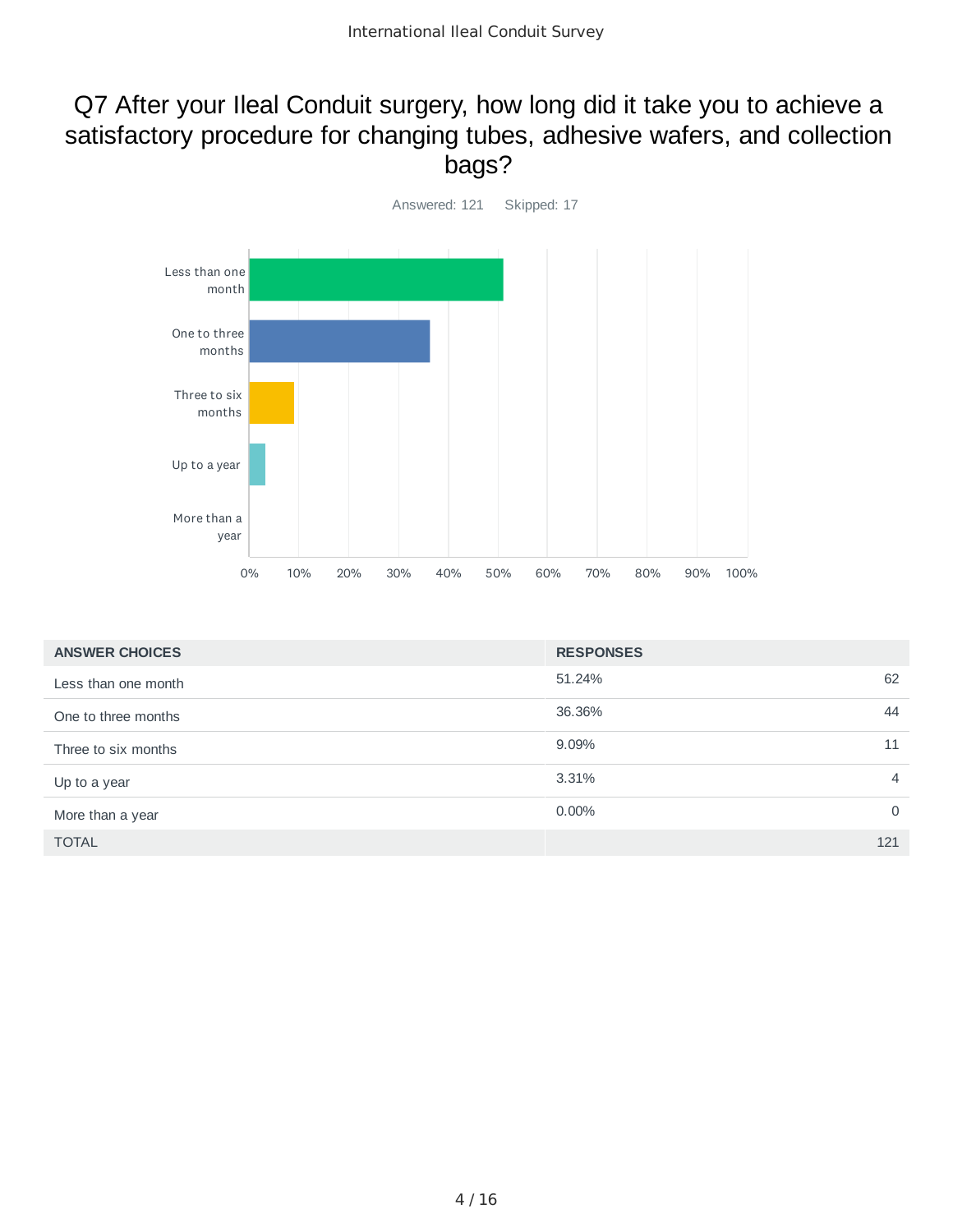### Q8 After your Ileal Conduit surgery, how would you describe your sleep patterns, with the addition of a urinary collection bag?



| <b>ANSWER CHOICES</b>                 | <b>RESPONSES</b> |     |
|---------------------------------------|------------------|-----|
| No change to my sleep pattern         | 15.70%           | 19  |
| Had to change my sleep position       | 34.71%           | 42  |
| now have an interrupted sleep pattern | 23.14%           | 28  |
| I sleep better than I did before      | 26.45%           | 32  |
| <b>TOTAL</b>                          |                  | 121 |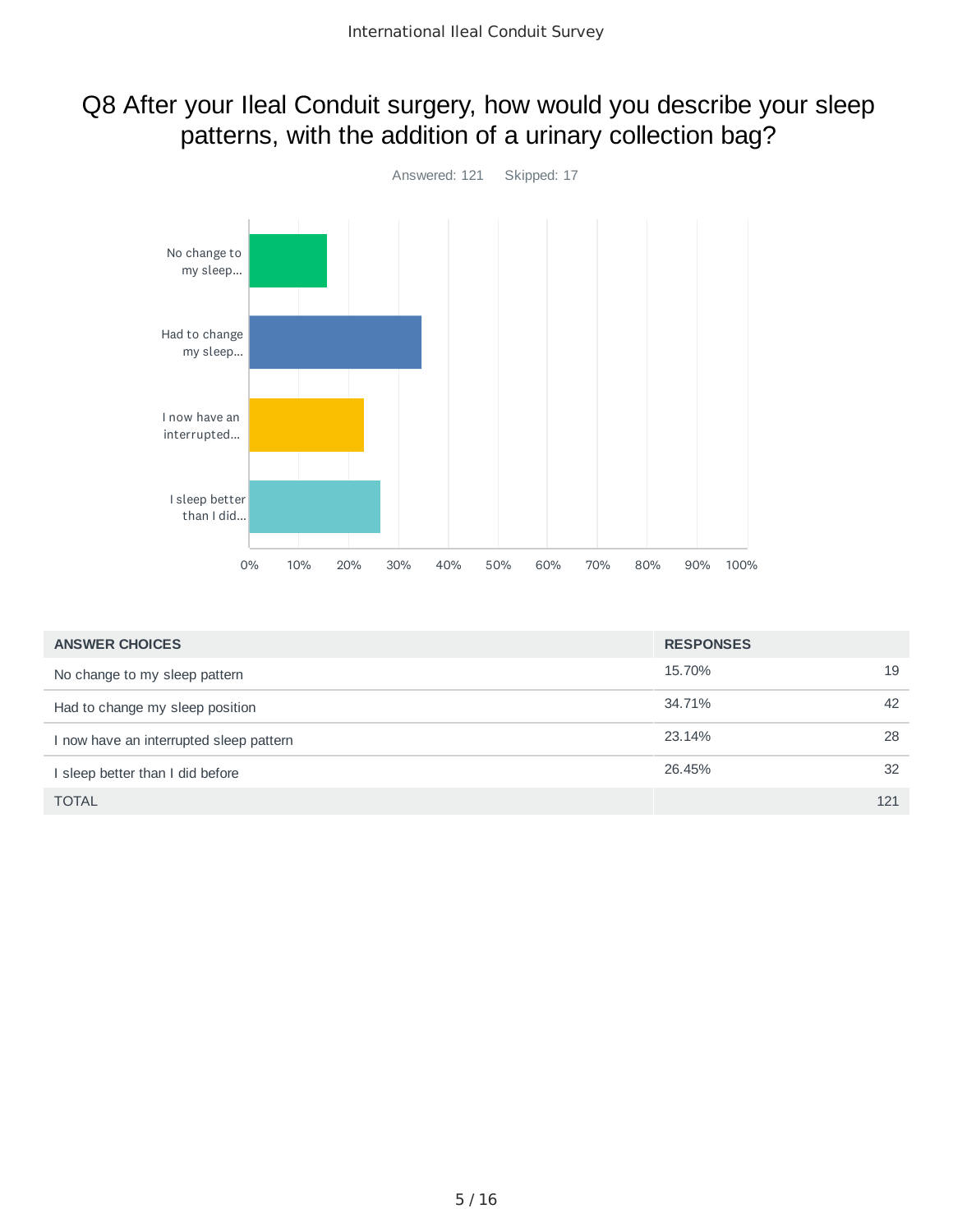

# Q9 Do you ever have a stoma blockage?

| <b>ANSWER CHOICES</b> | <b>RESPONSES</b> |          |
|-----------------------|------------------|----------|
| Yes                   | 1.67%            | $\Omega$ |
| <b>No</b>             | 98.33%           | 118      |
| <b>TOTAL</b>          |                  | 120      |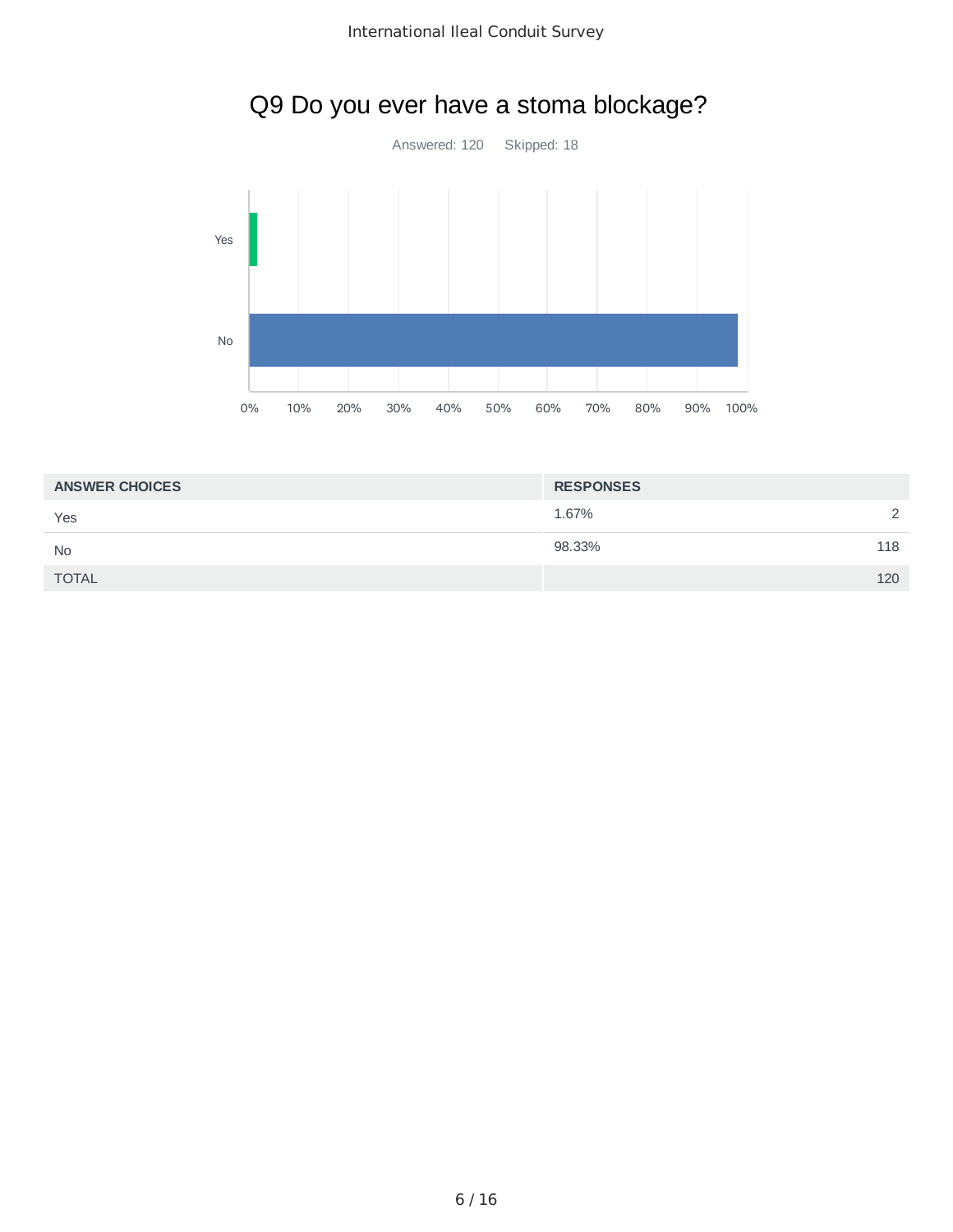### Q11 Regarding your return to your regular life after your surgery, please tick all that apply



| <b>ANSWER CHOICES</b>                                                               | <b>RESPONSES</b> |    |
|-------------------------------------------------------------------------------------|------------------|----|
| I had to completely change my wardrobe and dressing to accomodate the stoma and bag | 20.66%           | 25 |
| I had very little difficulty making the transition to a stoma and bag               | 64.46%           | 78 |
| I became less confident about going out after my surgery                            | 30.58%           | 37 |
| I do everything I did before surgery                                                | 54.55%           | 66 |
| I had a lot of difficulty getting to a completely dry, reliable stoma               | 6.61%            | 8  |
| I have no trouble with my new urinary diversion most of the time.                   | 71.90%           | 87 |
| I have trouble with my new urinary diversion most of the time.                      | 0.83%            |    |
| Total Respondents: 121                                                              |                  |    |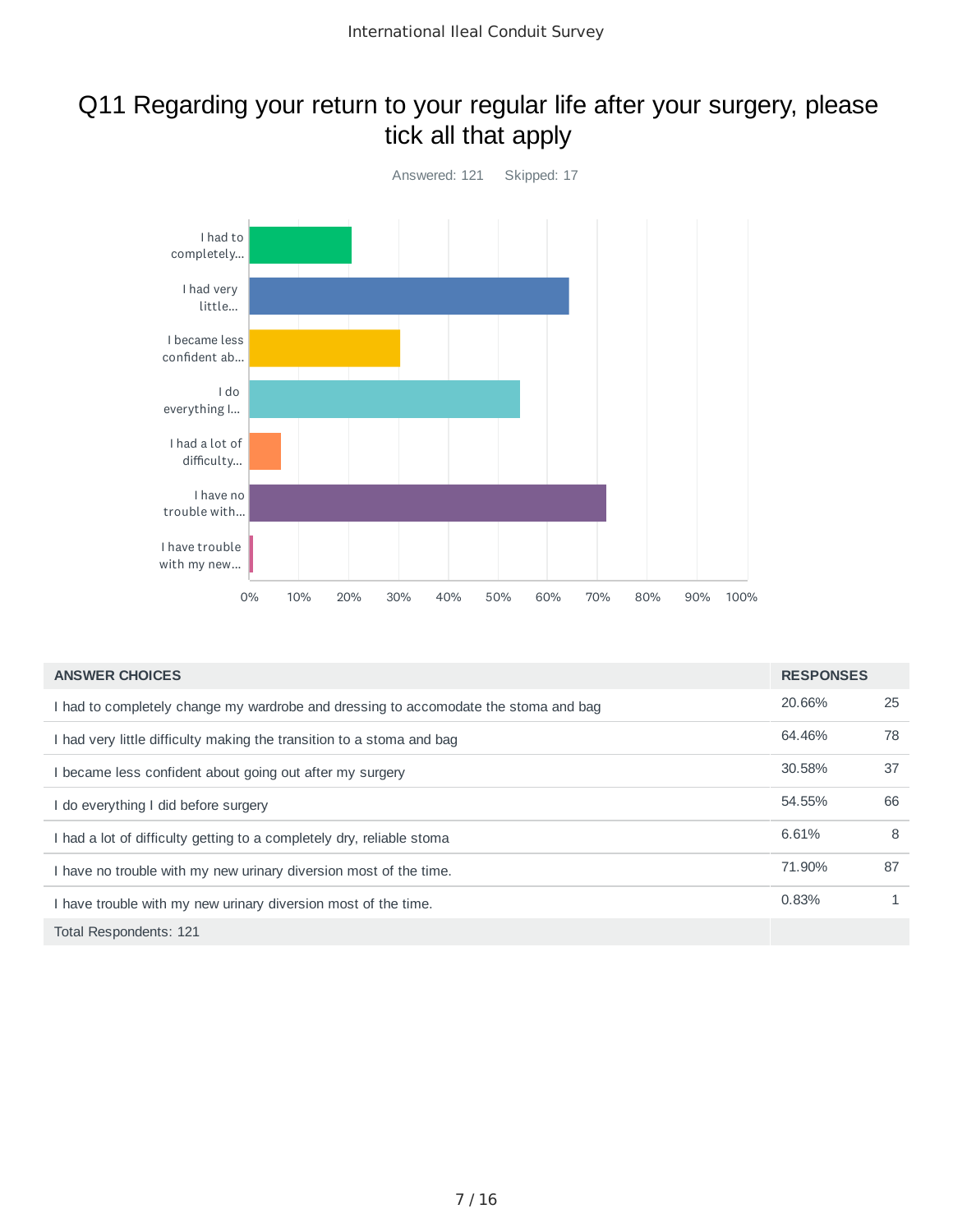# Q12 Have you had any changes in your bowel function since surgery?



| <b>ANSWER CHOICES</b> | <b>RESPONSES</b> |    |
|-----------------------|------------------|----|
| Yes                   | 54.55%           | 66 |
| <b>No</b>             | 45.45%           | 55 |
| <b>TOTAL</b>          | 121              |    |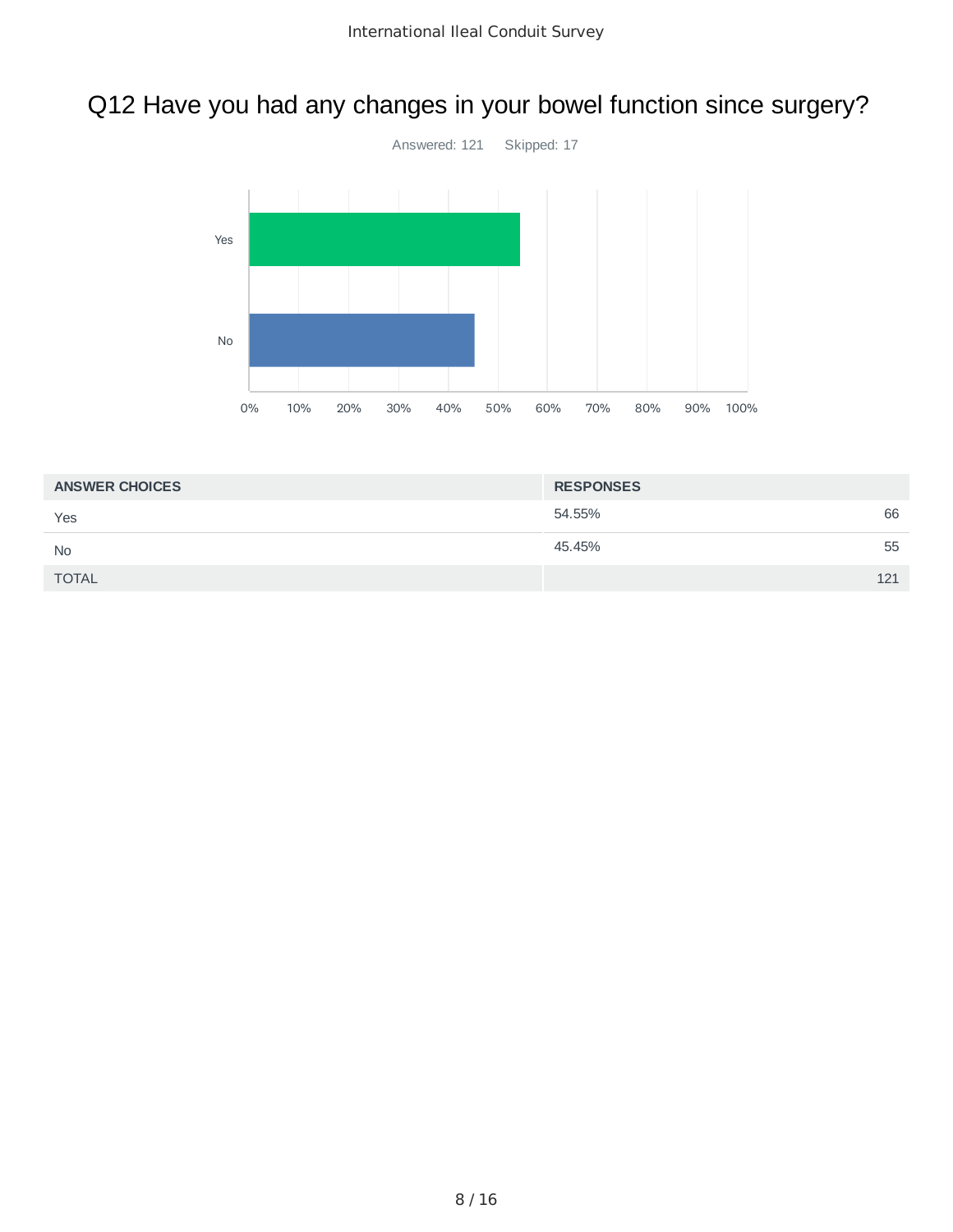## Q13 Do you regularly use any medications now, to assist with satisfactory bowel movements, that you DID NOT regularly use before surgery?



| <b>ANSWER CHOICES</b> | <b>RESPONSES</b> |     |
|-----------------------|------------------|-----|
| Yes                   | 27.27%           | 33  |
| <b>No</b>             | 72.73%           | 88  |
| <b>TOTAL</b>          |                  | 121 |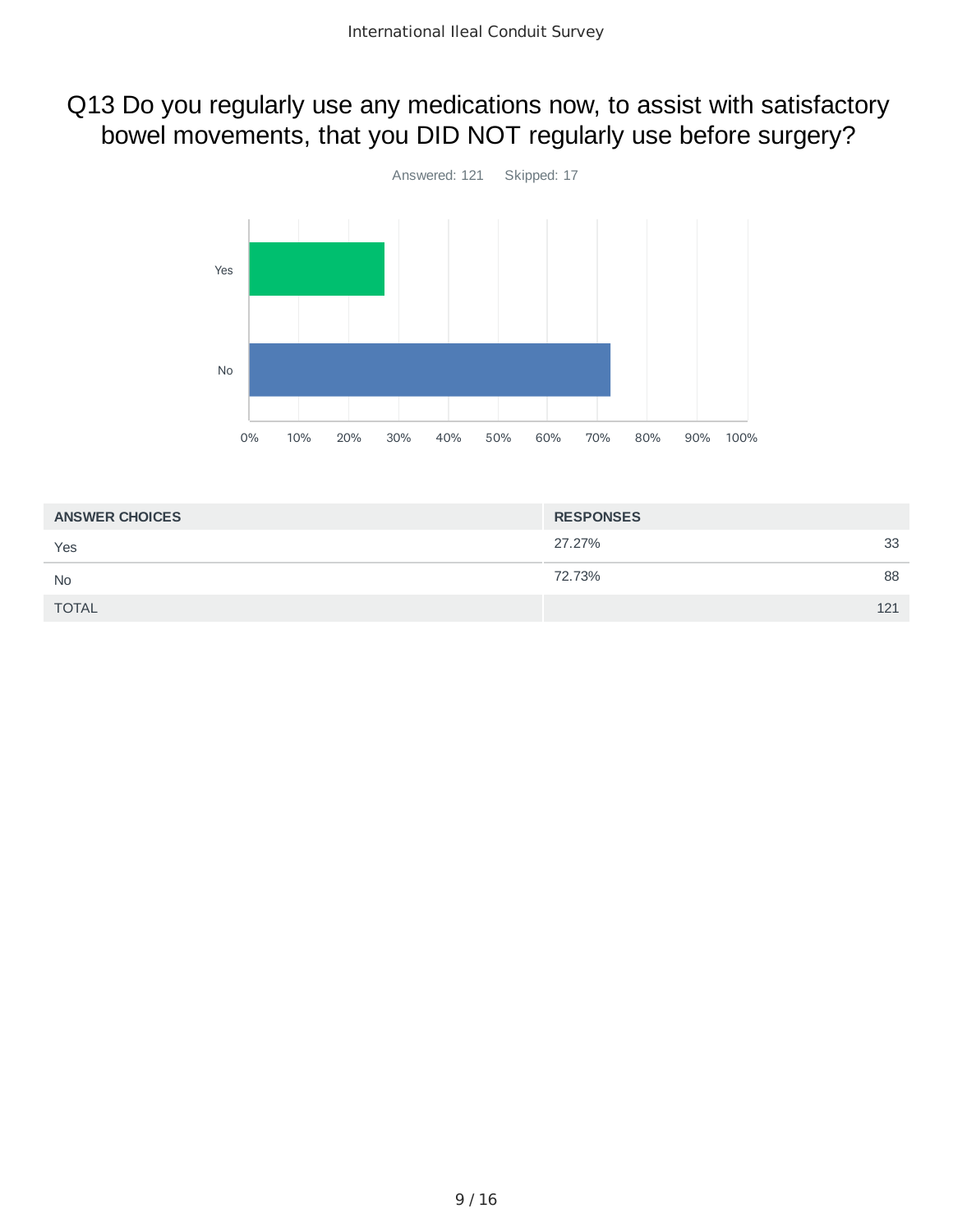

#### Q14 How happy are you with your Ileal conduit?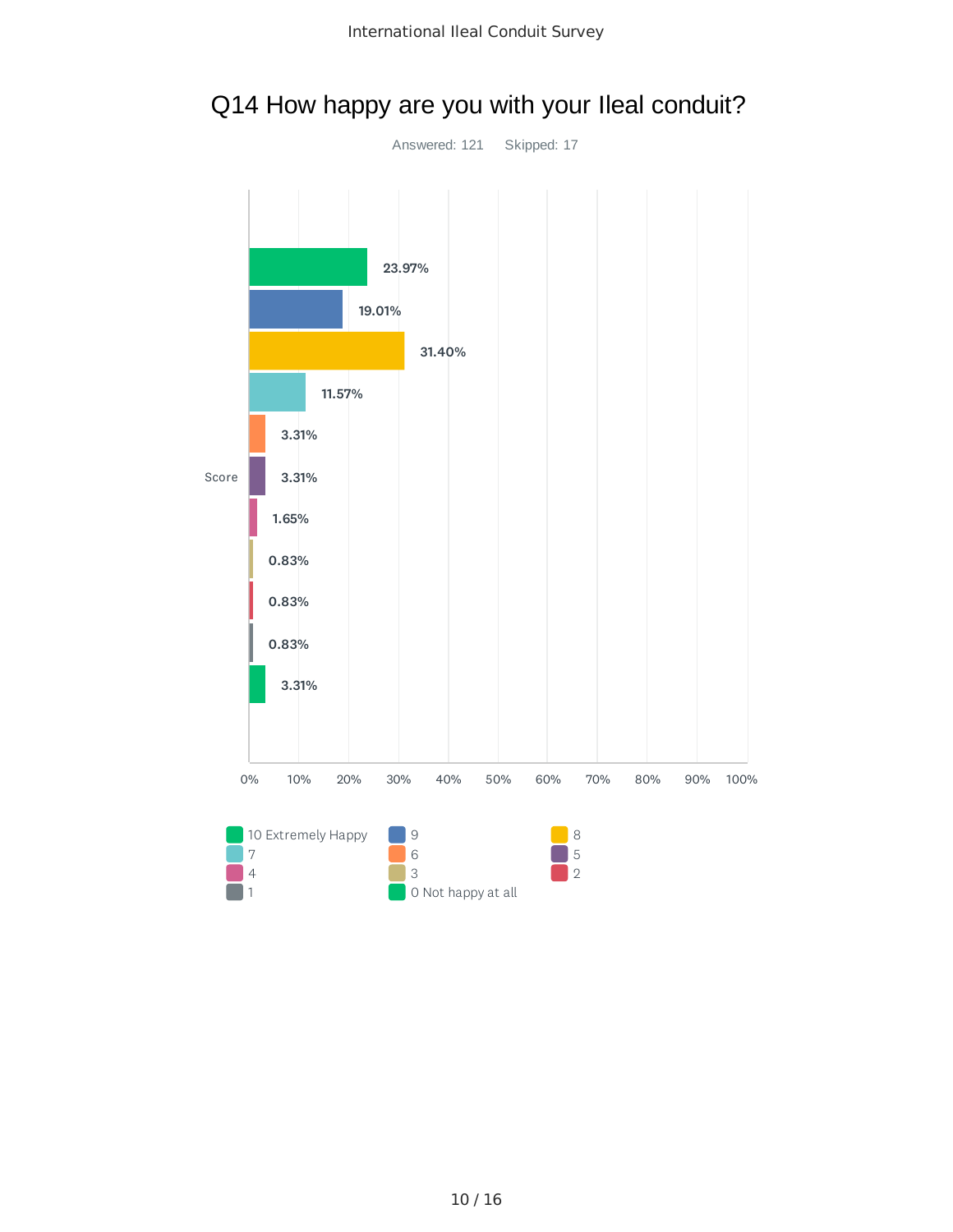# Q15 How happy are you with your decision to have a Ileal Conduit?

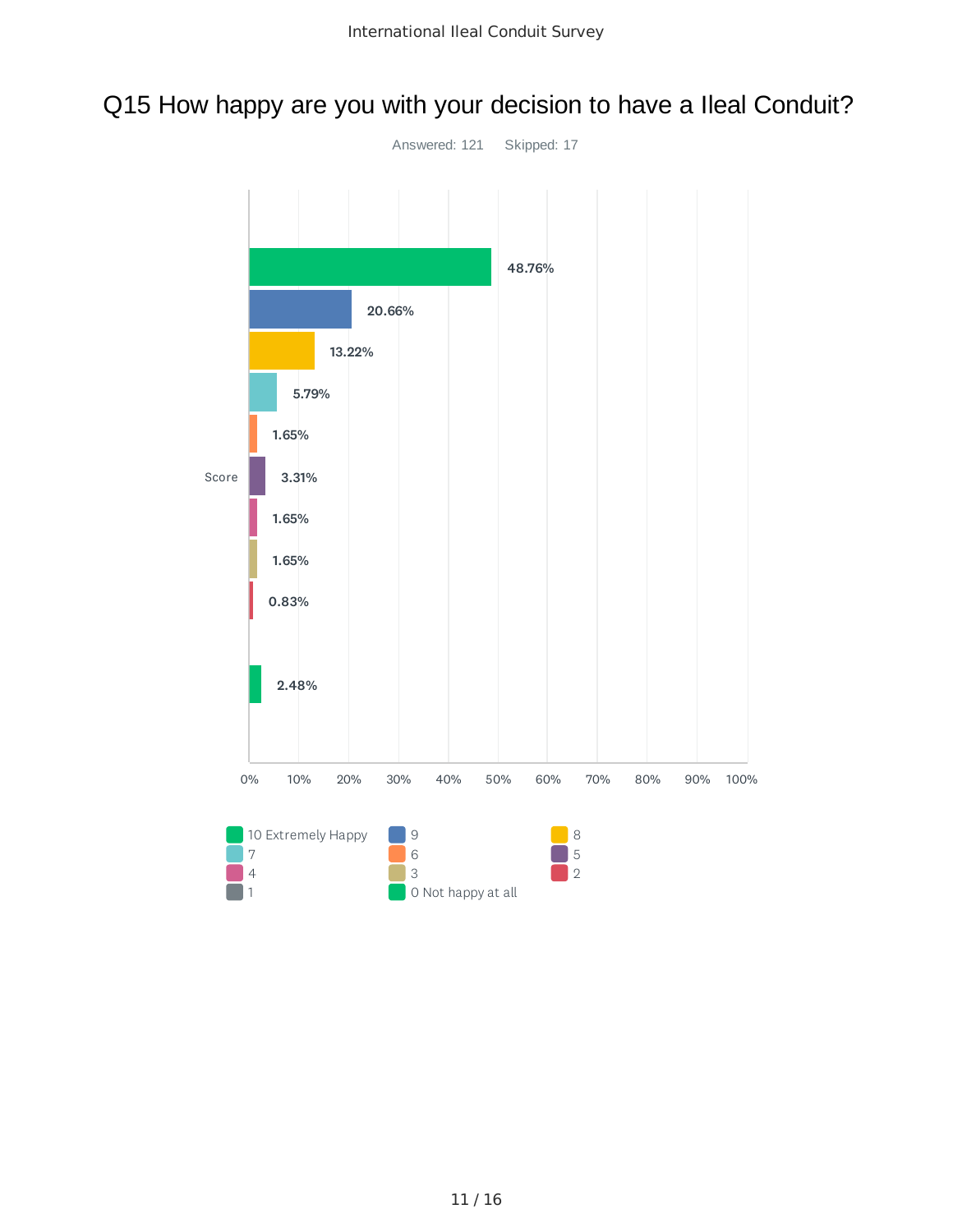#### Q16 Since your Ileal Conduit Surgery, have you been able to attain any level of natural erection?

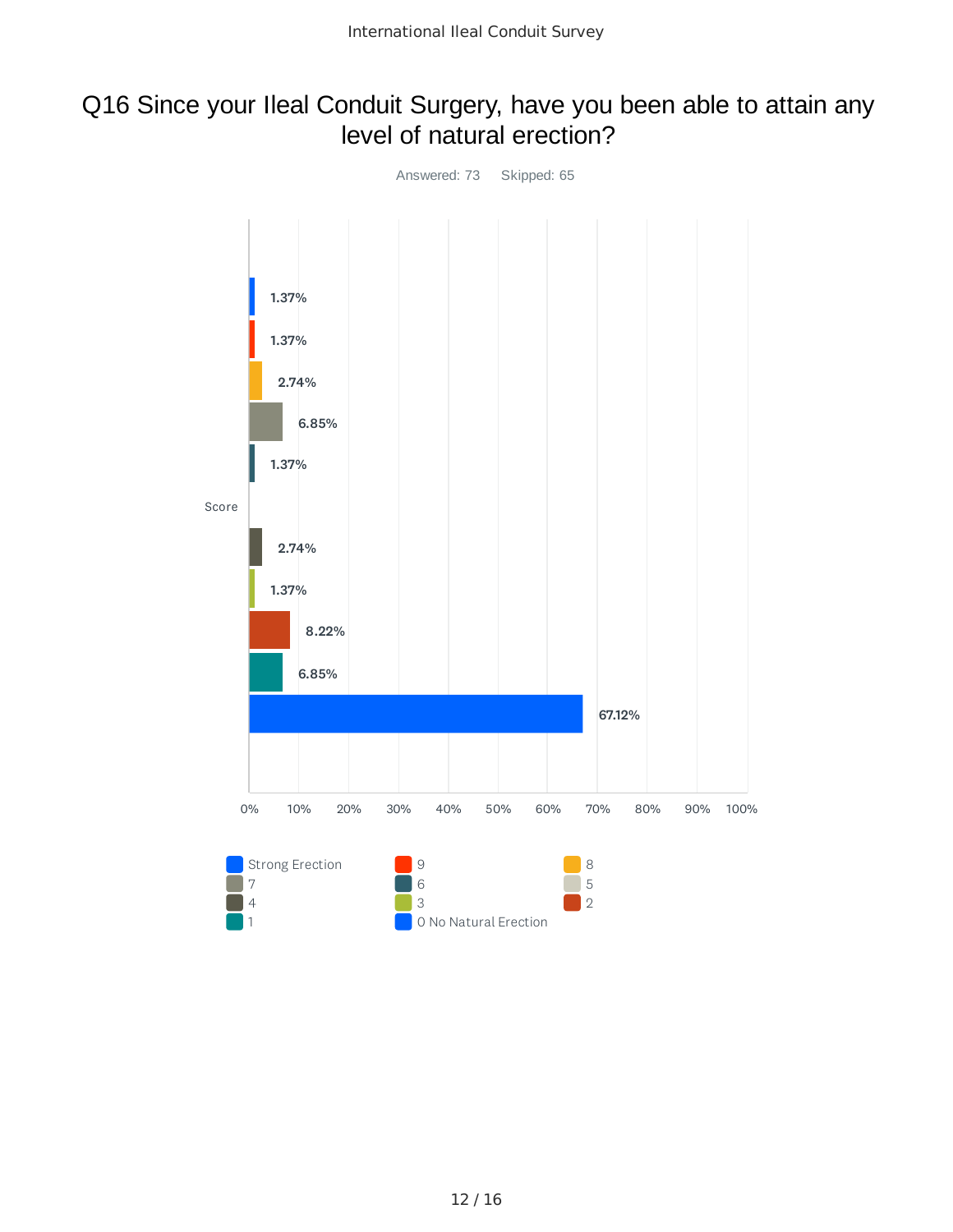#### Q17 Since your Ileal Conduit Surgery, have you been able to attain any level of erection using pharmaceuticals?

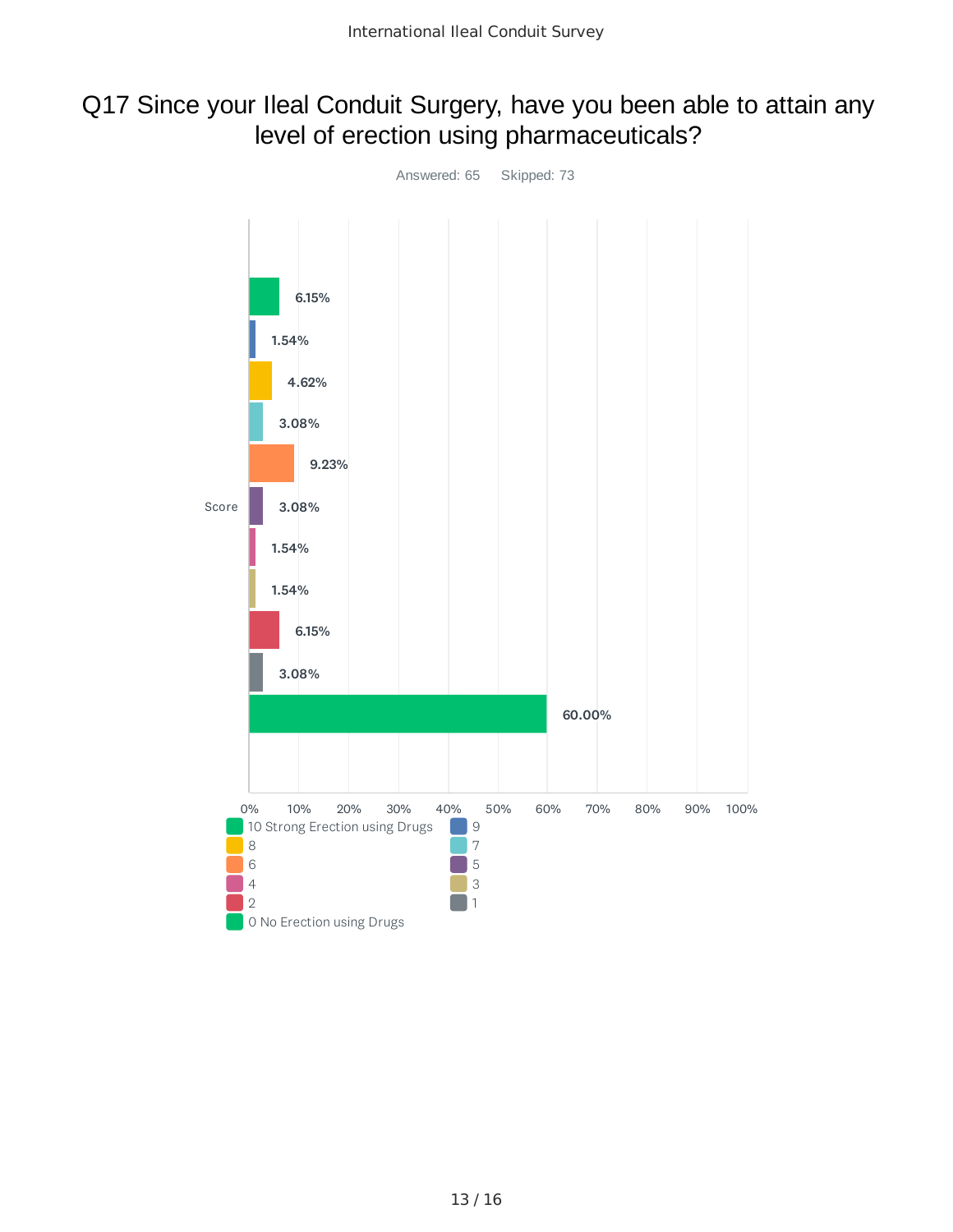# Q18 Which prescription medications work best for you to gain an erection?



| <b>ANSWER CHOICES</b>        | <b>RESPONSES</b> |                |
|------------------------------|------------------|----------------|
| Viagara                      | 18.03%           | 11             |
| Cialis                       | 13.11%           | 8              |
| Penile Injections            | 13.11%           | 8              |
| Vaccuum Pumps                | 6.56%            | $\overline{4}$ |
| I don't use any of the above | 59.02%           | 36             |
| Total Respondents: 61        |                  |                |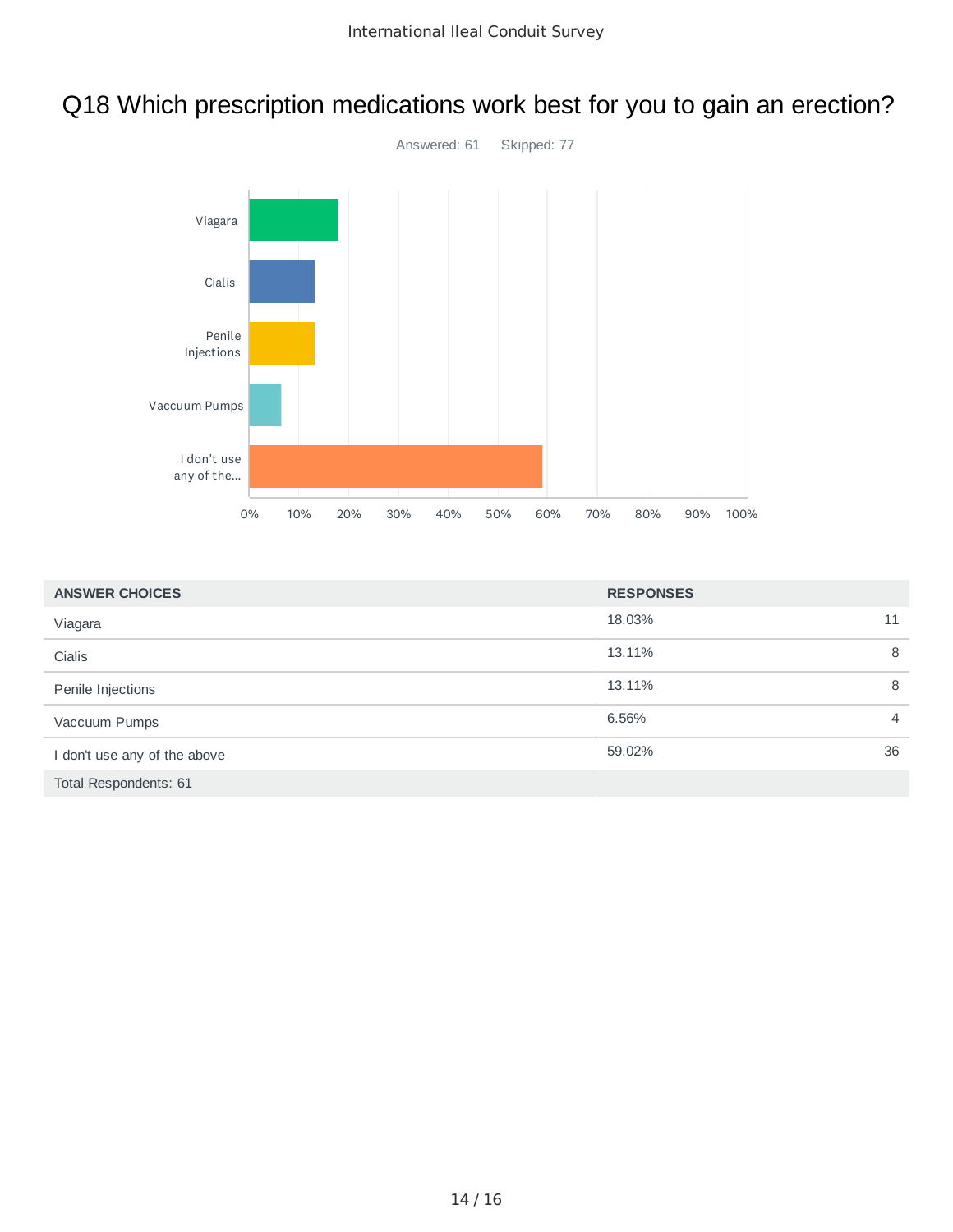### Q19 Since your Ileal Conduit Surgery, have you been able to achieve orgasms?



8

31 93 8.55

16

27

11